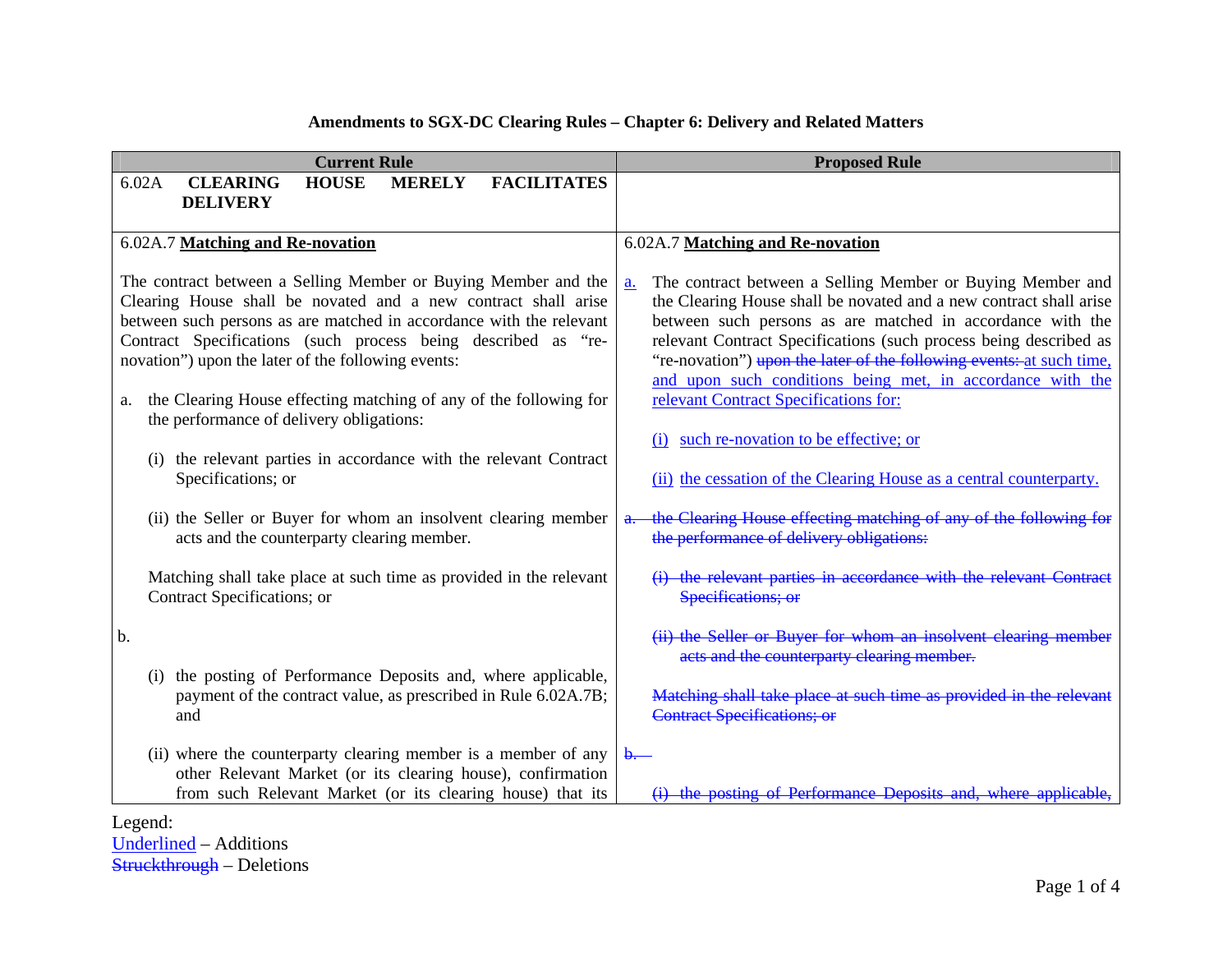| requirements for re-novation have been met.                                                                                                                                                                                                                                                                                                                                                                                                                                                                           | payment of the contract value, as prescribed in Rule 6.02A.7B;<br>and                                                                                                                                                                                                                                                                                                                                                                                                                                                                                                                                                                                                                                                                                                                    |
|-----------------------------------------------------------------------------------------------------------------------------------------------------------------------------------------------------------------------------------------------------------------------------------------------------------------------------------------------------------------------------------------------------------------------------------------------------------------------------------------------------------------------|------------------------------------------------------------------------------------------------------------------------------------------------------------------------------------------------------------------------------------------------------------------------------------------------------------------------------------------------------------------------------------------------------------------------------------------------------------------------------------------------------------------------------------------------------------------------------------------------------------------------------------------------------------------------------------------------------------------------------------------------------------------------------------------|
| The new contract arising from the re-novation shall simultaneously<br>discharge and replace pro tanto the Contract between the Selling<br>Member or Buying Member and the Clearing House, and the Clearing<br>House shall be released from its obligations as a central counterparty.<br>For the avoidance of doubt, re-novation only applies to matched<br>positions relating to lot sizes equal to or more than the minimum size<br>prescribed under the relevant Contract Specifications for physical<br>delivery. | (ii) where the counterparty clearing member is a member of any<br>other Relevant Market (or its clearing house), confirmation<br>from such Relevant Market (or its clearing house) that its<br>requirements for re-novation have been met.<br>The new contract arising from the re-novation<br>$\mathbf{b}$ .<br>shall<br>simultaneously discharge and replace pro tanto the Contract<br>between the Selling Member or Buying Member and the Clearing<br>House, and the Clearing House shall be released from its<br>obligations as a central counterparty. For the avoidance of doubt,<br>re-novation only applies to matched positions relating to lot sizes<br>equal to or more than the minimum size prescribed under the<br>relevant Contract Specifications for physical delivery. |
| 6.02A.7A Cash Settlement                                                                                                                                                                                                                                                                                                                                                                                                                                                                                              | No change.                                                                                                                                                                                                                                                                                                                                                                                                                                                                                                                                                                                                                                                                                                                                                                               |
| Without prejudice to Rule 6.09, unless otherwise provided in the<br>relevant Contract Specifications, matched positions of lot sizes less<br>than the minimum size prescribed under the relevant Contract<br>Specifications for physical delivery existing after the matching process<br>in Rule 6.02A.7 has been effected, shall be cash-settled in accordance<br>with the relevant Contract Specifications.                                                                                                         |                                                                                                                                                                                                                                                                                                                                                                                                                                                                                                                                                                                                                                                                                                                                                                                          |
| 6.02A.7B Posting of Performance Deposits and Payment of<br><b>Contract Value</b>                                                                                                                                                                                                                                                                                                                                                                                                                                      | No change.                                                                                                                                                                                                                                                                                                                                                                                                                                                                                                                                                                                                                                                                                                                                                                               |
| Unless otherwise provided in the relevant Contract Specifications,<br>Performance Deposits and contract value shall, for the purposes of<br>Rule 6.02A.7 and Rule 7.04.3A.2, be deemed to have been posted or<br>paid as follows:                                                                                                                                                                                                                                                                                     |                                                                                                                                                                                                                                                                                                                                                                                                                                                                                                                                                                                                                                                                                                                                                                                          |

Legend: <u>Underlined</u> – Additions<br><del>Struckthrough</del> – Deletions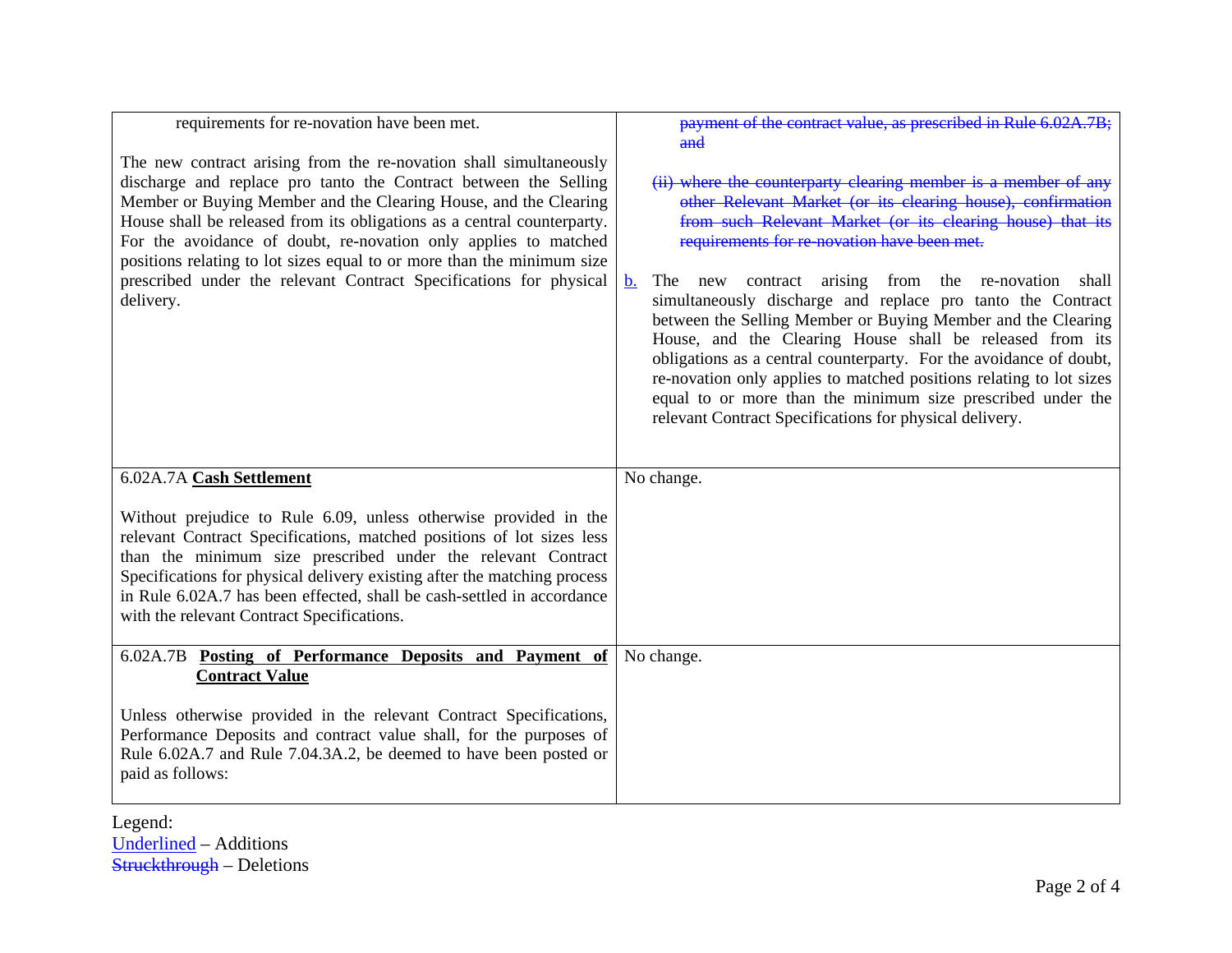| where posting or payment is in cash, upon confirmation by the<br>а.<br>appropriate settlement bank of such Clearing Member as is<br>undertaking Delivery Obligations in a delivery contract; and                                                                                                                                                        |  |
|---------------------------------------------------------------------------------------------------------------------------------------------------------------------------------------------------------------------------------------------------------------------------------------------------------------------------------------------------------|--|
| where posting or payment is in the form of an irrevocable letter of<br>b.<br>credit or any other security, upon receipt of the irrevocable letter<br>of credit or other security by the Clearing House, provided that the<br>said irrevocable letter of credit or other security is in a form and<br>issued by a bank acceptable to the Clearing House. |  |

Legend: <u>Underlined</u> – Additions<br><del>Struckthrough</del> – Deletions